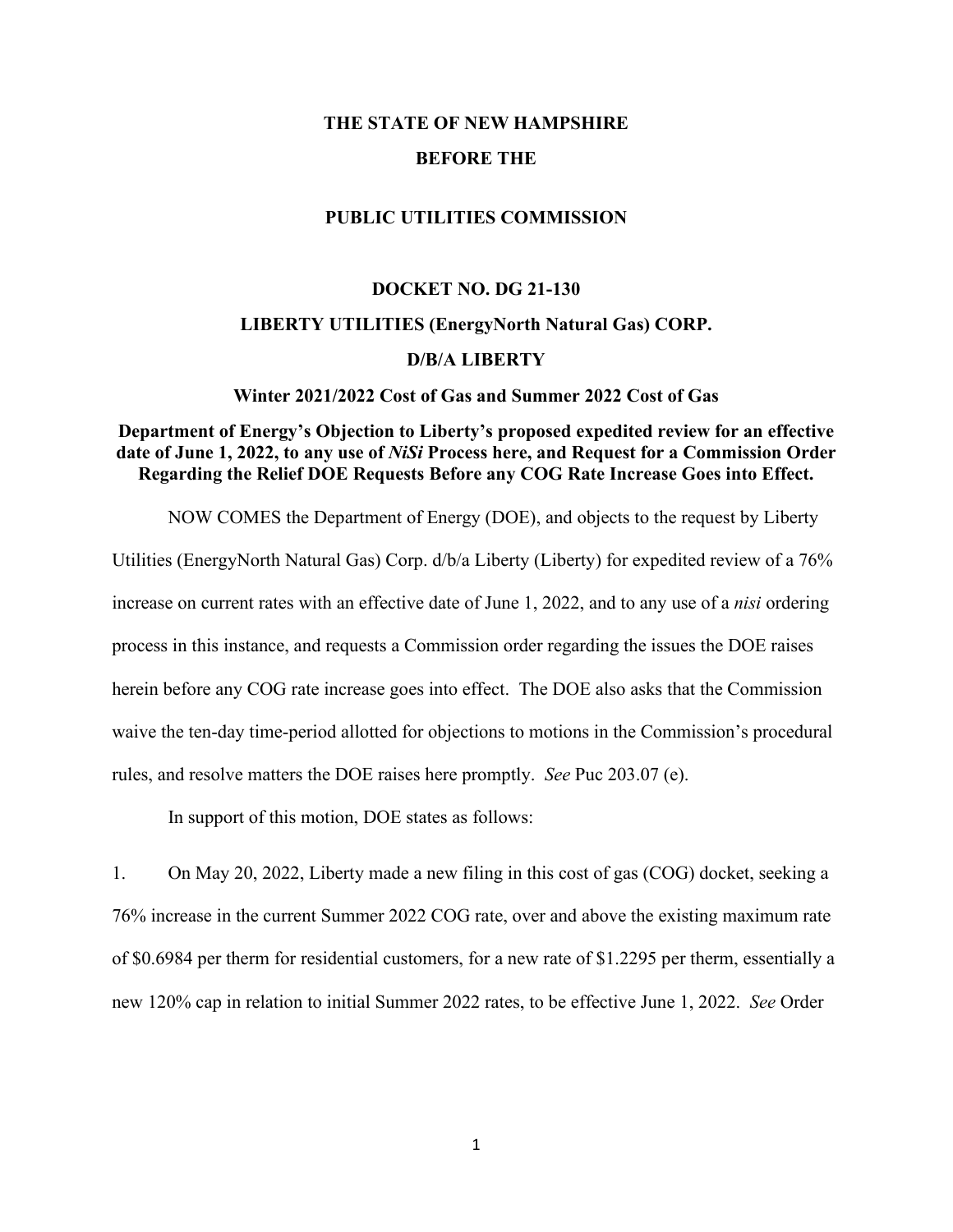No. 26,54[1](#page-1-0) (October 29, 2021) (setting Summer 2022 rates for EnergyNorth);<sup>1</sup> Liberty May 20 filing at 1-2. The Company is seeking this significant and immediate increase even though it anticipates "**substantial swings both up and down**" for the remainder of the Summer period. *Id.* at para 4 (emphasis added).

2. The DOE takes no position at this time on the merits of the actual increases requested, because the DOE has not had sufficient time to review the filing. The DOE reserves the right to object on the merits following further review. Instead, the DOE objects to the expedited process Liberty has requested to be effective June 1, and objects to any *nisi* process in this specific instance.

### **I. A June 1 date is inconsistent with the long-established COG mechanism to change an established cap mid-period, including notice, sufficient time for review and a hearing, consistent with RSA 378:3 and 378:7**

3. Liberty seeks immediate relief, having filed for a rate increase in excess of the established cap on Friday afternoon, May 20, 2022, six business days before the proposed June 1 effective date. This timeframe is inconsistent with the standard COG process for a mid-period increase in an established cap and would create an unchecked process. Instead, a July 1 effective date would permit reasonable notice of the significant increase proposed, time to review the filing for accuracy as the COG mechanism and RSA 378 intends, and will not materially prejudice the Company. *See* Order No. 26,541 (October 29, 2021); Order No. 26,480 at 16-20 (May 14, 2021) (describing COG mechanism); Order No. 25,633 (Feb.28, 2014) (advance notice and a hearing occurred *before* a mid-period increase in COG rates was authorized)

<span id="page-1-0"></span><sup>&</sup>lt;sup>1</sup> Initial and maximum commercial and industrial rates were also established in Order No. 26,541 at 1-13. For convenience and simplicity, this objection only discusses residential rates, as representative of all rate classes. By way of comparison, last year's initial residential COG rate (the Summer 2021 rate) was \$0.3148 per therm*. Id.* at 1.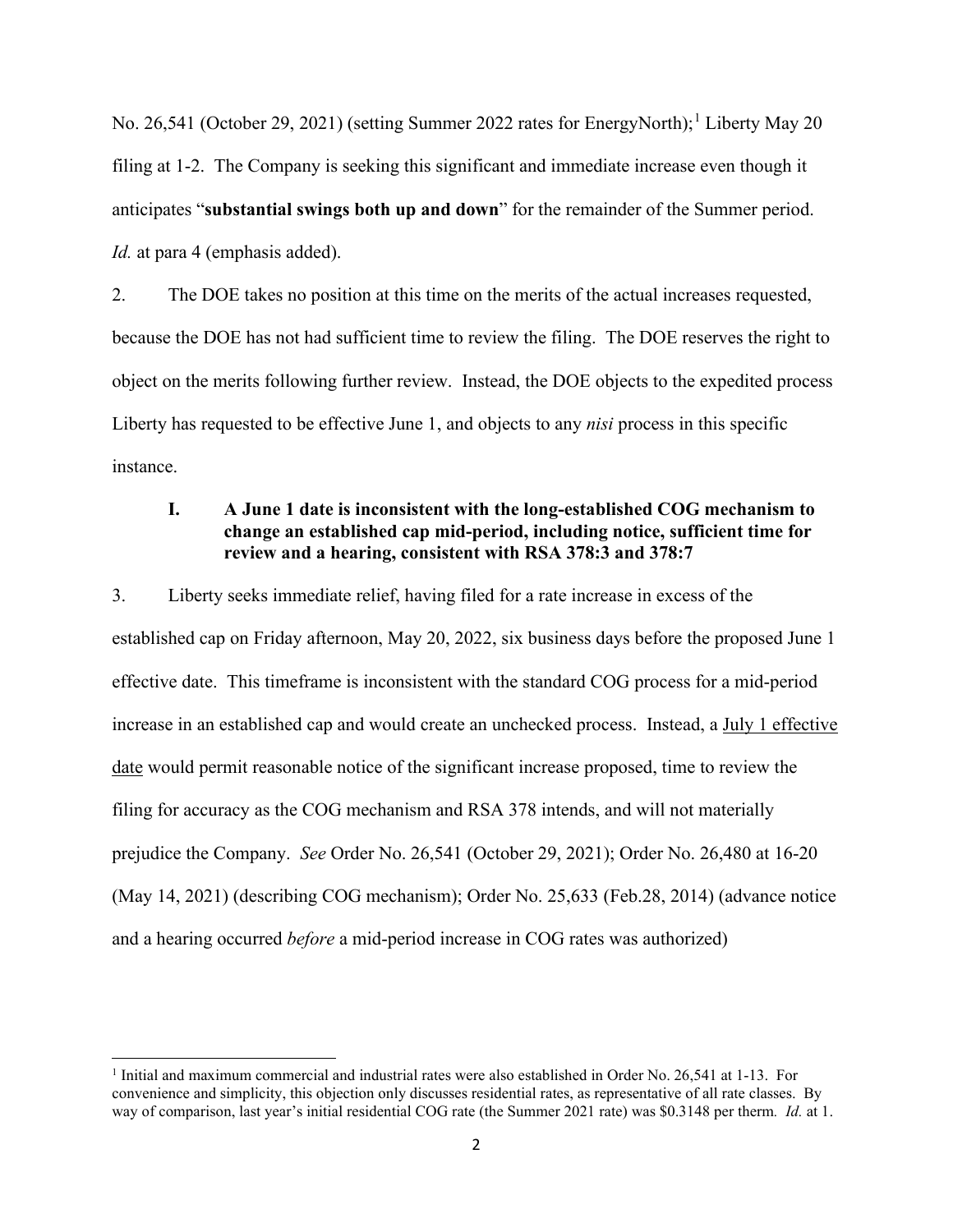4. In its motion, Liberty asserts that the Commission "approved a similar mid-period increase" for Liberty's cost of gas rate in Order No. 25,633 (February 28, 2014) "when commodity prices similarly rose higher than expected due to an abnormally cold winter." Liberty May 20 filing, para. 12. The process the Commission followed in February of 2014, however, is markedly different than the one Liberty proposes here. In 2014, Liberty made a filing at the end of January 2014 for a rate increase to be effective beginning March 1, 2014. Thereafter, the Commission issued an order of notice, and scheduled a hearing for February 19, 2014. The OCA intervened, a hearing was held, and the Commission issued an order on the last day of February. *See* Order No. 25,633. In that docket (as in this one), Liberty initially estimated a \$9 million under-collection. Liberty adjusted that sum to \$5.1 million "in response to [PUC] Staff inquiries*"* to "minimize rate shock," and "keep under-collections within the threeyear historical average." *Compare Id*. at 3 *with* Liberty's April 25, 2022 trigger filing (estimating \$9 million under-collection).

5. The DOE does not contest that the Summer 2022 market is a volatile gas market, for reasons Liberty describes. There *might* be an emergency situation in the future that requires an expedited COG filing, and expedited review, six days prior to a requested effective date, assuming such a process is consistent with statutory requirements. The current conditions, however, do not constitute such an emergency. Liberty alleged a need to exceed the Summer 2022 cap as early as April 25, 2022, and prices have been trending upwards for some time. *See* Liberty Trigger filing dated April 25, 2022.

6. Moreover, as the Commission acknowledged in Order No. 25,633, COG rates are reviewed and approved if the rate is "just and reasonable... pursuant to RSA 378:7." Order No. 25,633 at 4. RSA 378:7 directs that rates be adjusted "after a hearing." RSA 378:7 (emphasis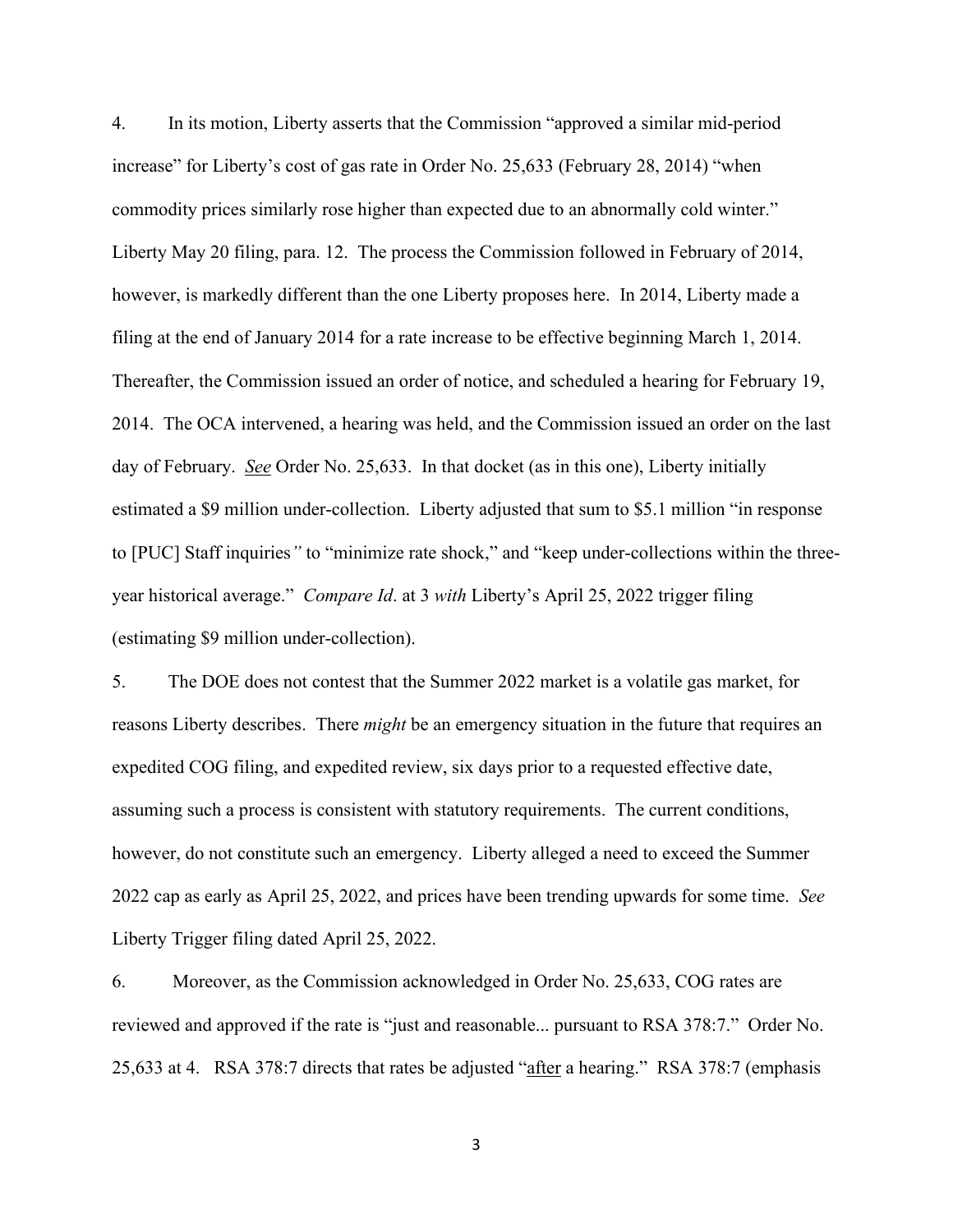added). Indeed, unusual market conditions, such as those at issue here, are particularly well-suited to adjudication through an evidentiary hearing. The General Court has determined that a deliberate, careful, and transparent process is the best safeguard of just and reasonable rates.

7. Liberty will not face material prejudice if the effective date of a rate increase is granted effective July 1, 2022, assuming for the sake of argument that the increase is warranted. Liberty will have four remaining summer months in which to recoup the contemplated under-collection. Delay until July 1 will have the significant benefit of providing sufficient notice, and sufficient time for the DOE and the Commission to consider Liberty's request and confirm the accuracy of Liberty's filing. *See* Liberty's May 10, 2022 filing in Dkt. No. 22-015, Bates 20-21. Delay until July 1, 2022 will also provide opportunity for the Commission to hold a hearing, as was done in 2014. *See* Order No. 25,633

8. In this instance, Liberty might have understandably wished to avoid preparing a filing earlier, in case market costs trended downward later in May. However, the burden of preparing a filing that *may* not be needed is more appropriately borne by the utility when the alternative is to effectively shift that burden to the Commission, DOE, possibly OCA, and customers in the form of limited or non-existent discovery, minimal review time, minimal notice, and potentially no hearing. *See* RSA 378:3 (standard notice of a change in rates is 30 days, although the Commission may order otherwise); RSA 378:7 (Commission to determine just and reasonable rates *after* a hearing); N.H. Admin. Rules, Puc 1603.07 (a) (tariff changes to be effective after 30 days' notice or issuance of a Commission order).

9. Rate increases that are 76% higher than the established (current \$0.6984) cap should generally be subject to discovery and scrutiny. *See* Order No. 26,541 at 10 (Commission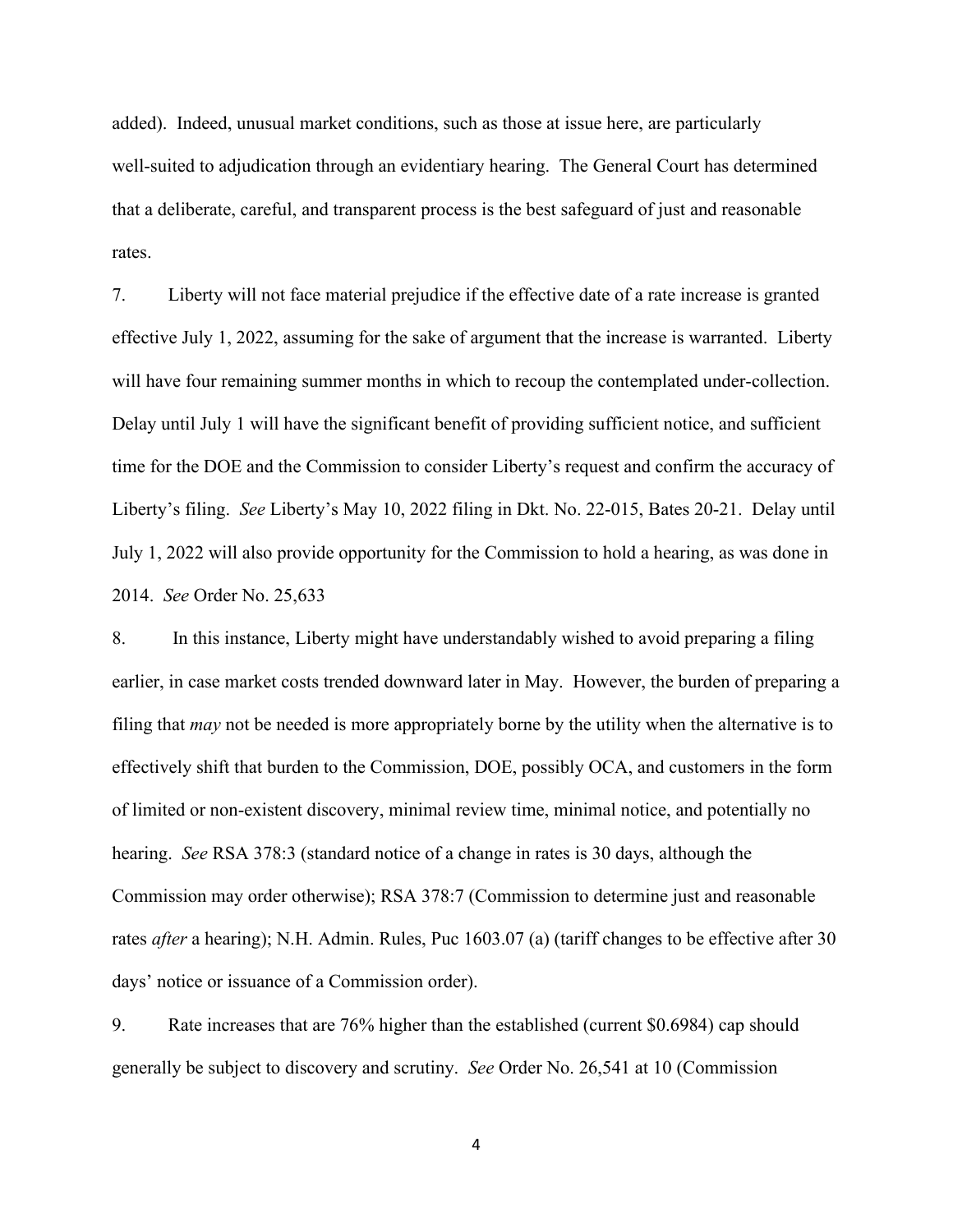specifically declined to increase the COG Cap from 25% to 40% because it did "not find that amount of adjustment, without Commission review, to be reasonable"). The Commission and DOE both favor methodical review, consistent with well-established COG procedures and the history of the COG mechanism. *See* Order No. 26,480 at 16-20 (May 14, 2021) (COG mechanism replaced standard regulatory treatment of fuel costs found to be inflexible in light of rapidly changing prices in the 1970s; Commission favors a forward-looking semi-annual formula instead of monthly adjudication because "the semi-annual formula provided for rate continuity, stability, a reconciliation of estimated and actual gas costs and usage data, and a trigger mechanism that identifies excessive over or under collections during the semi-annual period"). 10. Liberty asserts that granting a 76% rate increase is in the public interest because it will allow it to "minimize the projected under-recovery in the same timeframe in which the customers incurred the cost of gas, as well as mitigate the impact [on future gas customers]." Liberty May 20 filing at para 10. Liberty has neglected to consider whether the public interest requires that customers be given more than a week's notice of such a drastic increase to permit them to adjust their use. Liberty does not consider whether a reasonable period for both Commission and DOE review is appropriate. Liberty has not considered whether the public interest requires special and additional notice in this instance. Finally, Liberty has not accounted for the standard requirement for 30 days' notice prior to a change in tariff rates, or the statutory requirement that a hearing be held to change rates, even in the case of a mid-season adjustment. *See* RSA 378:3; RSA 378:7;

Order No. 25,633 (Feb 28, 2014).

11. DOE notes that the Commission "required" Liberty to "advise the Commission immediately when it appears that rates are projected to increase above the 25 percent cap so that the Commission may consider adjusting the rate above the cap." Order No. 26,541 at 10. While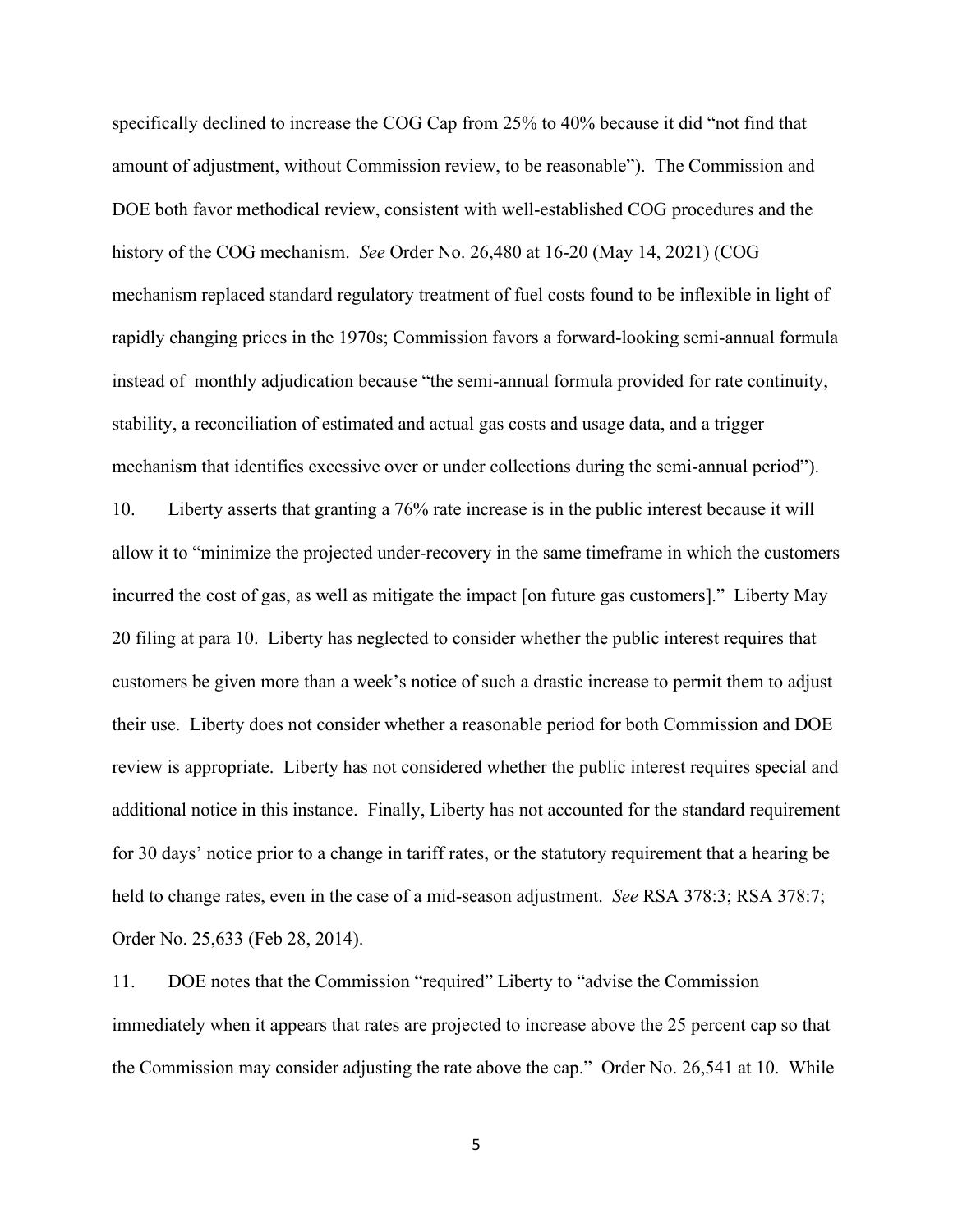Liberty did provide some relevant information in a standard trigger filing dated April 25, 2022, DOE proposes that, should Liberty propose exceeding the existing cap in the future, that Liberty make a separate, detailed, and timely filing, explaining Liberty's intent to exceed the cap, when the rate will go into effect, and, of course, why the increase is necessary. This will better satisfy the Commission's requirement that Liberty give the Commission "immediate" notice. *See id.* That would emphasize the seriousness and likelihood of Liberty's intent in a manner that would permit advance discovery and/or a prehearing conference.

### **II. Six Business Days are Insufficient to Permit for a Meaningful** *NiSi* **process; Moreover RSA 378:3 and RSA 378:7 support holding a Hearing in Advance of this rate increase.**

12. A *nisi* order grants relief without a hearing, subject to any party or otherwise interested person filing an objection or request for a hearing that persuades the Commission to hold a hearing before the relief goes into effect. The practice of issuing *nisi* orders has not been codified; however, it is a long-standing and long-accepted practice of the Commission. *See Appeal of the Office of Consumer Advocate*, 148 N.H. 134 (2002) (Court confirmed Commission order, finding that RSA 378:18 did not require an actual hearing).

13. The six business days that remain before Liberty's proposed June 1, 2022 effective date are insufficient to permit a meaningful *nisi* process. Notably, an order *nisi* requires a reasonable amount of advance notice. Time is needed to provide notice to the public and to permit parties to research, draft, and file any objections or requests for hearing. Time is needed for the Commission to review any objection or hearing requests. If warranted, time is needed to hold a hearing, and to permit the Commission to issue an order thereafter. All this must be accomplished before the specified effective date. In addition, *nisi* orders do not establish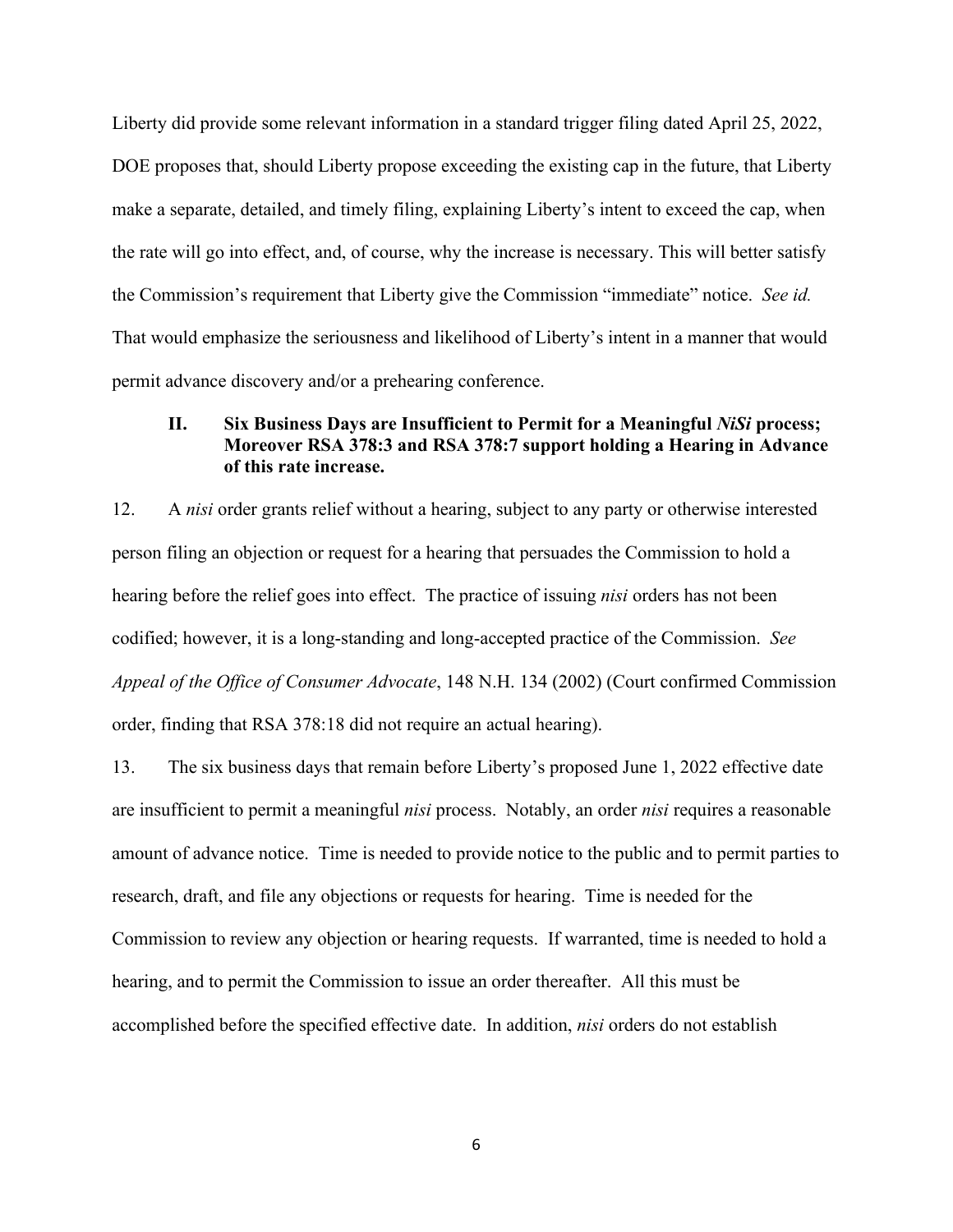procedural schedules, leaving more uncertainty than would generally be the case for parties' exchange of information.

14. Further, the Summer 2022 natural gas market does not constitute an emergency such that immediate Commission action is needed. For example, it is not the case that gas prices unexpectedly doubled in the last ten days. Cost have been trending upwards from some time. *See* April 25, 2022 trigger filing. While a future emergency might warrant immediate Commission action, that factual scenario does not exist here. The six days that remain before the effective date Liberty has requested are insufficient to allow a standard *nisi* process to operate as traditionally intended.

15. Finally, RSA 378:7 and RSA 378:3 both support the importance of as large a notice period as possible, and the importance of an actual hearing before the rate is changed. *See* Order No. 25,633 (February 28, 2014). Therefore, the Commission should not issue a *nisi* order approving a June 1st rate increase at this late date. The alternative to a *nisi* process is to direct the parties to establish a procedural schedule, and to hold a hearing mid-June, to permit the Commission to issue an order before July 1, 2022.

### **III. Waiver of the 10-day objection period, and resolution of the matters raised in DOE's objection on or before June 1, 2022, is in the public interest and will not disrupt this proceeding.**

16. Waiver is appropriate if it is in the public interest and will not disrupt the orderly and efficient resolution of matters before the Commission. Puc 201.05 (a). It is important that the Commission resolve the issues DOE raises here in advance of any COG rate increase.

17. In this instance, application of the standard 10-day period under Puc 203.07 (c) for objections to a motion would prevent the Commission from ruling on the issues raised in DOE's objection before the June 1 proposed effective date. Thus, waiving the 10-day period will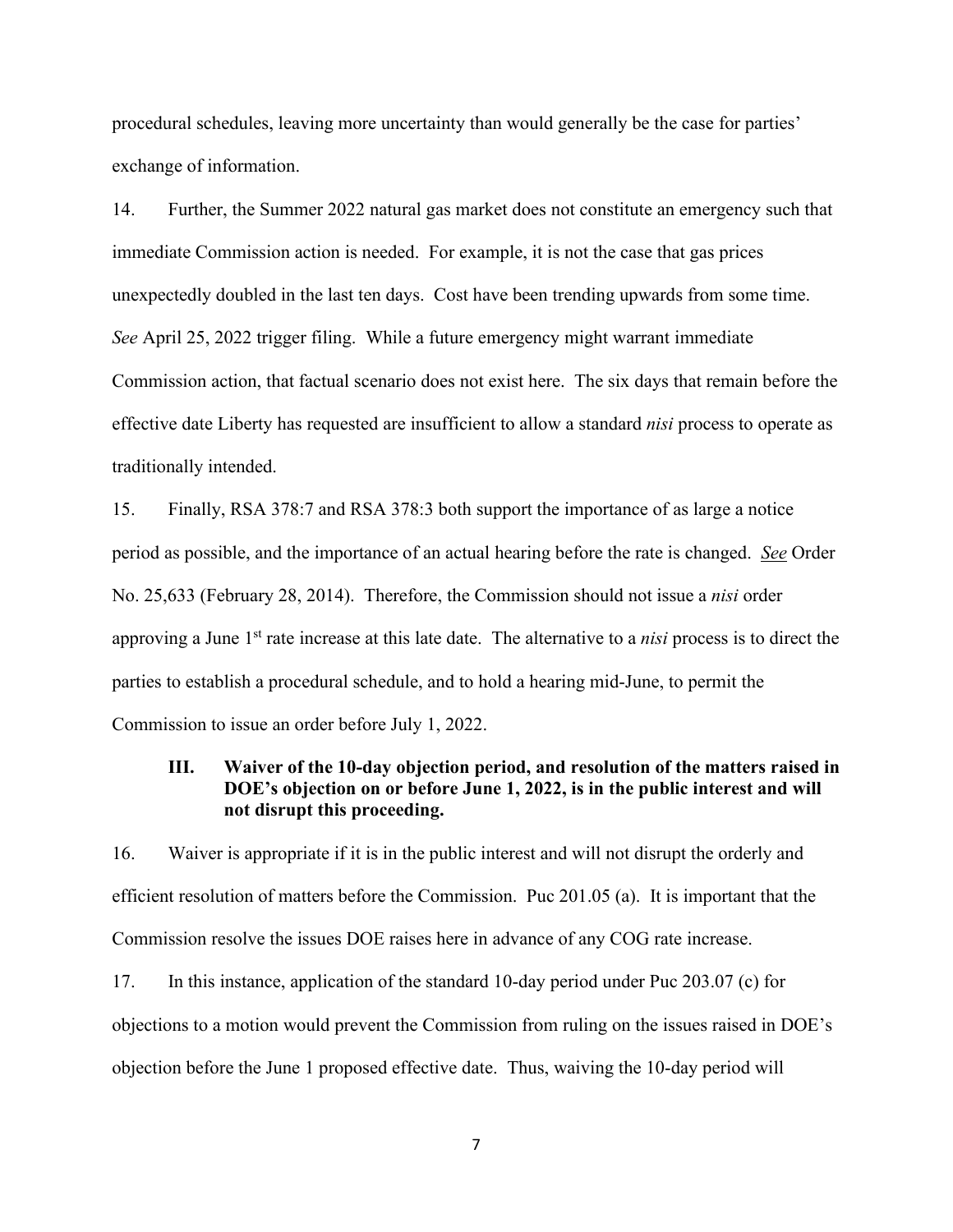permit, not disrupt, the orderly and efficient resolution of matters before the Commission, by allowing the Commission to issue a timely ruling on relevant matters, rather than rendering any ruling essentially moot.

18. Waiver is in the public interest because the Commission's analysis of whether the COG rate should be permitted to exceed the established Summer 2022 COG cap, and whether a *nisi* process is appropriate in these narrow circumstances, is significant and should be adjudicated before any increase in rates goes into effect. Accordingly, the requested rule waiver should be granted.

#### **IV. Consumers should have individual notice**

19. The Commission should also take steps to give consumers appropriate notice of the significant rate increase Liberty has requested before that rate increase goes into effect. Consumers who are unaware of the increase will be unable to adjust their consumption accordingly, thus defeating a key aspect of a managed monopoly. Commensurate with the substantive increase Liberty is requesting, DOE recommends that Liberty include a bill message telling customers what the increase is. The bill message should not just point them to a Company website as that assumes every customer has a computer and internet access. DOE recommends that the Director of the DOE Consumer Services Division also review and sign-off on Liberty's proposed bill message. Liberty should also provide additional information on its website and through social media.

WHEREFORE, for the reasons explained above, the Department of Energy respectfully requests that the Public Utilities Commission:

A. RULE on the issues DOE raises in this objection on or before June 1, 2022, or before Liberty's proposed rate increase goes into effect;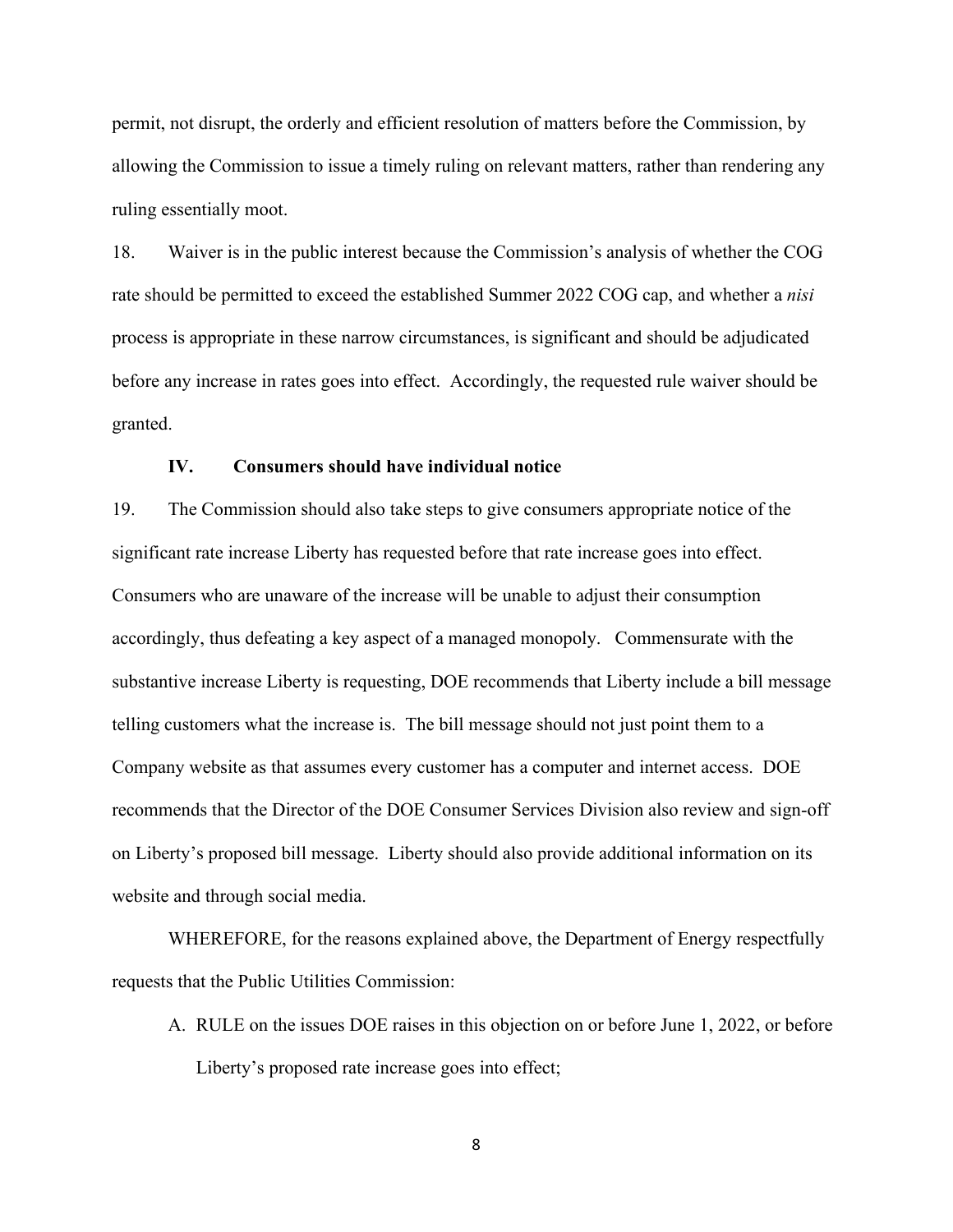- B. DENY Liberty's request to implement a Summer 2022 rate above the cap established in Order No.26,541, effective June 1, 2022; and instead construe the filing as a request to exceed existing rates to be effective July 1, 2022;
- C. ORDER Liberty to provide notice to customers of the new rates as outlined above and order Liberty and DOE to establish a discovery schedule that is as consistent with the Parties *Joint Report* (December 27, 2021) as time will allow;
- D. SCHEDULE a hearing on Liberty's filing on June 24 or June 27, 2022, with an order to issue on or before July 1, 2022;
- E. DIRECT Liberty to, in the future, file a *separate* pleading, appropriately titled, into the docket with notice of intent to exceed an established COG cap "immediately," and with relevant information outlined above, consistent with Order No. 26,541 at 10;
- F. WAIVE the ten-day period for objections and resolve the issues DOE raises herein on or before June 1, 2022; and
- G. GRANT such other and further relief as is equitable and just.

Respectfully Submitted,

/s/ Mary E. Schwarzer

Mary E. Schwarzer Staff Attorney/ Hearings Examine

N.H. DEPARTMENT OF ENERGY 21 South Fruit Street Concord, NH 03301 (603) 271-3670 [Mary.E.Schwarzer@energy.nh.gov](mailto:Mary.E.Schwarzer@energy.nh.gov)

May 23, 2022